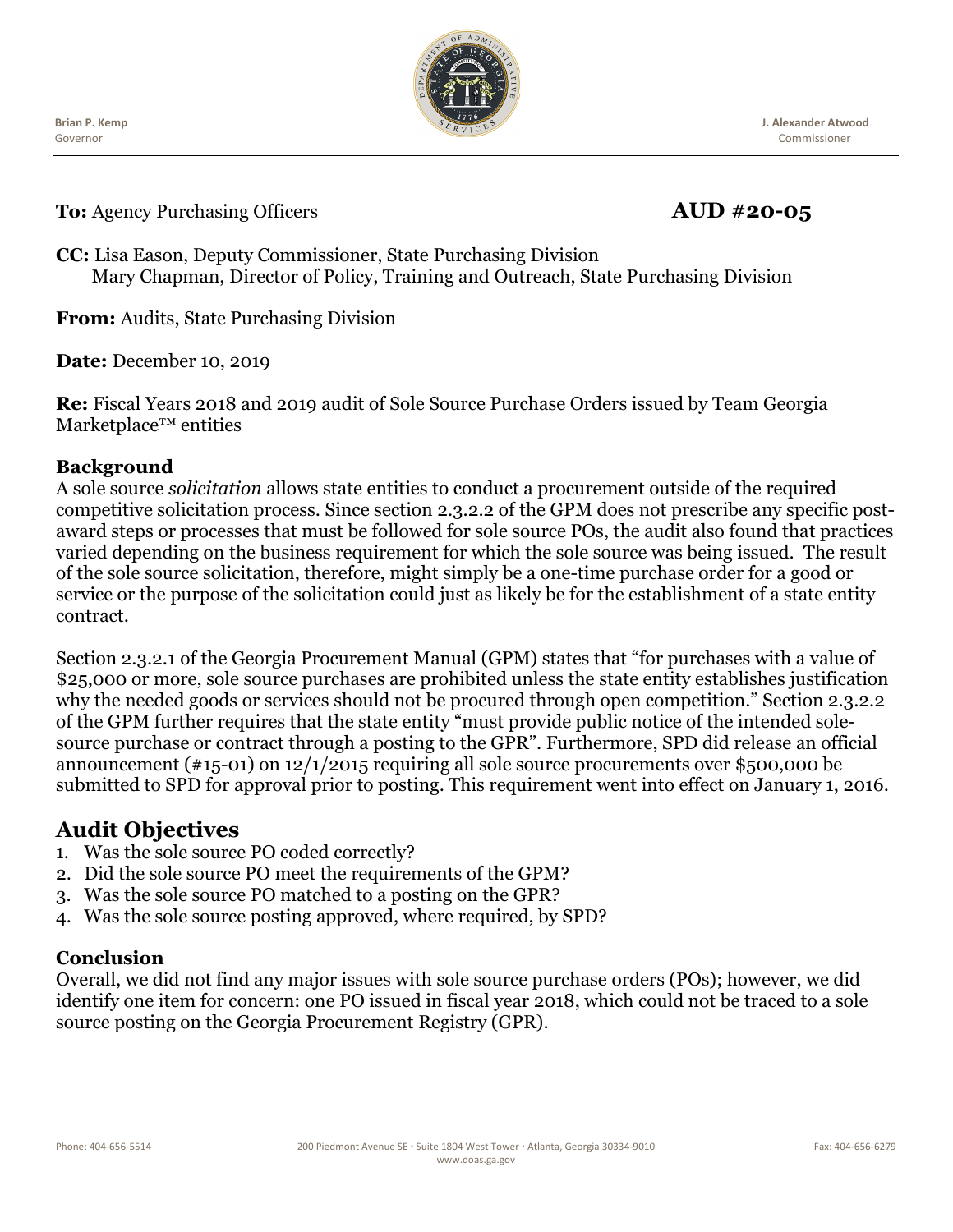December 6, 2019 Page 2 of 4

## **Fiscal year 2018:**

Our audit identified 351 POs totaling \$32.3 million classified as sole source in fiscal year 2018. Sole source POs represented only a small fraction of the POs issued in fiscal year 2018 by Team Georgia Marketplace<sup>™</sup> (TGM) entities: only 0.18% of the 190,160 POs were classified as sole source, which amounted to only 0.55% of the \$5.8 billion of the total PO amount.

Of the 351 POs classified as sole source we found:

- 124 POs (35%) could be traced to a sole source posting on the GPR.
- 219 POs (62%) where the sole source designation was not needed since:
	- o 182 POs were less than \$25,000 and the *Georgia Procurement Manual (GPM)* does not require a solicitation for purchases under this threshold; and,
	- o 36 POs were renewals of existing state entity contracts. In these instances, the PO type should not have been sole source.
	- $\circ$  [1](#page-1-0) PO involved the purchase of an exempt item, and the sole source was posted in error<sup>1</sup>
- 4 POs (1%) where issued by an authority[2](#page-1-1), which does not fall under the purview of the State Purchasing Division (SPD) of the Georgia Department of Administrative Services (DOAS). These four POs totaled \$632,783 or 2% of the POs issued in fiscal year 2018.
- 3 POs (1%) were incorrectly coded as a sole source; two POs should have been coded as an open market purchase and one PO referenced a solicitation, which was an RFP and not a sole source.
- 1 PO related to a sole source solicitation that was never posted to the GPR (see "Issue noted" below)

Nine (3%) of the 351 POs were found to be in excess of \$500,000. These POs were reviewed to determine if the SPD's approval was obtained pursuant to section 2.3.2.2 of the GPM. The GPM states "if the value of the sole source purchase amounts to \$500,000 or greater, the GPR system will route the proposed sole source to the Agency Sourcing Division for review prior to posting." We found:

- Two sole source postings were approved by SPD
- The remaining seven solicitations did not require SPD approval since they were related to contract renewals[3.](#page-1-2)

## **Issue noted:**

A PO in the amount of \$33,480 issued for mail barcode automation software by the Georgia Vocational Rehabilitation Agency did not have a sole source solicitation posted to the GPR. Section 2.3.2.2 requires that:

- "The procurement professional must develop written justification for the proposed sole source to be posted with the public notice on the Georgia Procurement Registry."
- "The procurement professional must provide public notice of the intended sole source purchase or contract through a posting to the GPR. The purpose of publicizing the sole source is to allow the free market to act as a check and balance on invalid sole sources by allowing suppliers to protest a sole source 1) if suppliers believe and can document that they

<span id="page-1-0"></span><sup>&</sup>lt;sup>1</sup> Clarification on this PO was provided by the Agency Purchasing Officer (APO).

<span id="page-1-1"></span><sup>2</sup> State Authorities are exempt for the State Purchasing Act. Furthermore, use of the GPR by the authority is optional. <sup>3</sup> As per the number of allowable renewals as defined in section 3.6.2 of the GPM.

<span id="page-1-2"></span>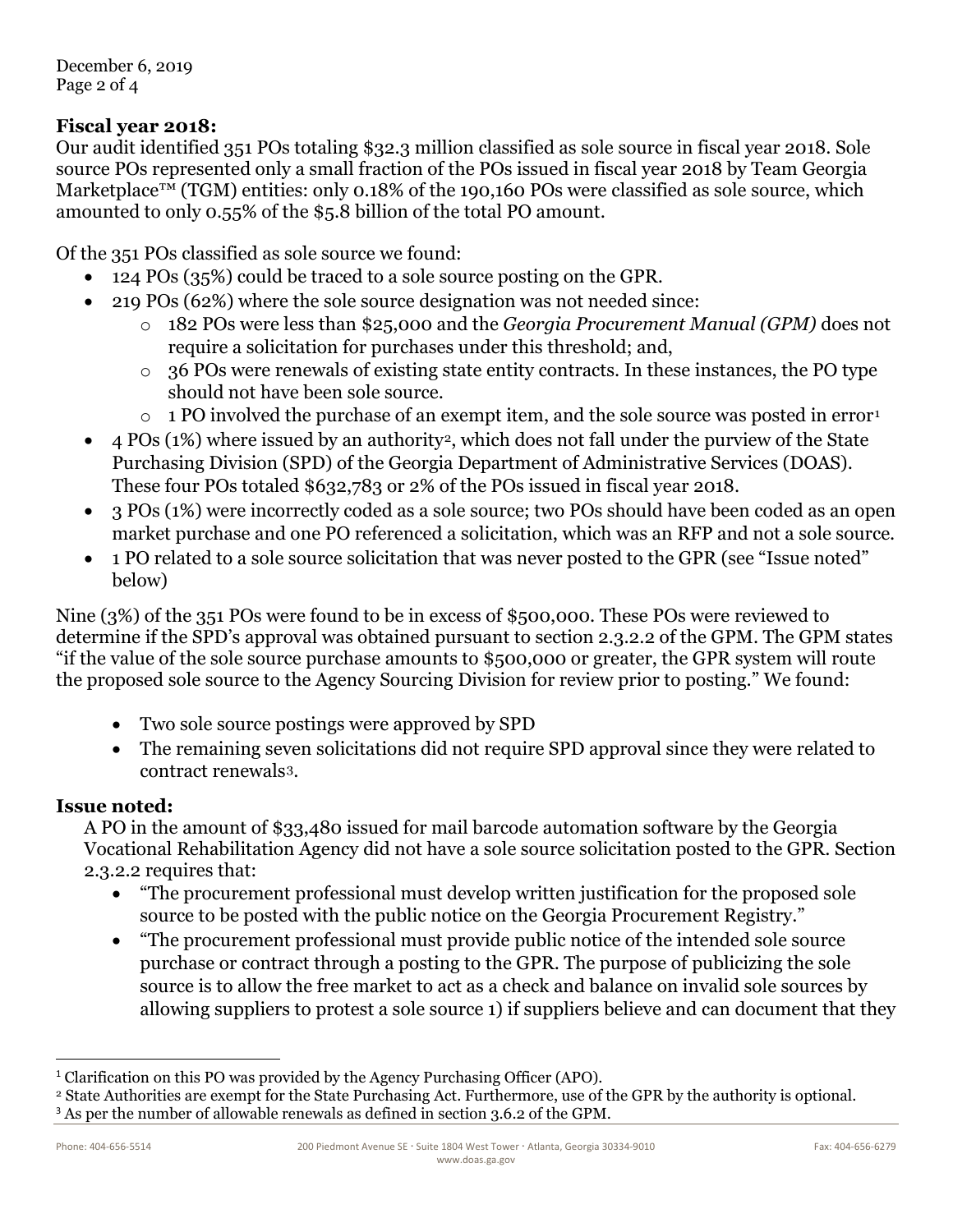also meet the requirements of the sole source; or 2) if suppliers believe the sole source requirements are unjustifiably restrictive.

• "If the estimated contract value is \$25,000 - \$249,999.99, the notice is to be posted for a minimum of five (5) business days."

#### **Fiscal year 2019:**

Our audit identified 341 POs totaling \$41.9 million classified as sole source in fiscal year 2019. Sole source POs represented only a small fraction of the POs issued in fiscal year 2019 by Team Georgia Marketplace<sup>TM</sup> entities: only 0.19% of the 181,930 POs were classified as sole source, which amounted to only 0.63% of the \$6.7 billion of the total PO amount.

Of the 341 POs classified as sole source we found:

- 142 POs (41%) could be traced to a sole source posting on the GPR.
- 192 POs (56%) where the sole source designation was not needed since:
	- o 148 POs were less than \$25,000 and the *Georgia Procurement Manual (GPM)* does not require a solicitation for purchases under this threshold; and,
	- o 44 POs were renewals of existing state entity contracts. In these instances, the PO type should not have been sole source.
- 4 POs (1%) were incorrectly coded as a sole source; two POs should have been coded as exempt and two POs should have been coded as agency contract.
- 3 POs (1%) where issued by an authority[4,](#page-2-0) which does not fall under the purview of the State Purchasing Division (SPD) of the Georgia Department of Administrative Services (DOAS). These three POs totaled \$757,521 or 2% of the POs issued in fiscal year 2019.

After reviewing the 341 sole source POs, 142 could easily be reconciled to a sole source posting on the Georgia Procurement Registry (GPR). There were 148 POs classified as sole source that did not need to have such a designation because state law does not require a solicitation for purchases less than \$25,000 and the GPM does not require the state entity to post a sole source justification for purchases under this threshold. A further 44 POs also did not require a solicitation as these were renewals of existing state entity contracts. Three POs were issued by an authority that does not operate under SPD rules. Four POs were incorrectly coded as sole source purchase type code.

Nine (3%) of the 341 POs were found to be in excess of \$500,000 and were therefore reviewed. These POs were reviewed to determine if the SPD's approval was obtained pursuant to section 2.3.2.2 of the GPM. The GPM states "if the value of the sole source purchase amounts to \$500,000 or greater, the GPR system will route the proposed sole source to the Agency Sourcing Division for review prior to posting." We found:

- Three sole source posting was approved by SPD
- Six solicitations did not require SPD approval since they were related to contract renewals[5.](#page-2-1)

# **Recommendations**

 $\overline{a}$ 

<span id="page-2-1"></span><span id="page-2-0"></span><sup>4</sup> State Authorities are exempt for the State Purchasing Act. Furthermore, use of the GPR by the authority is optional. <sup>5</sup> As per the number of allowable renewals as defined in section 3.6.2 of the GPM.